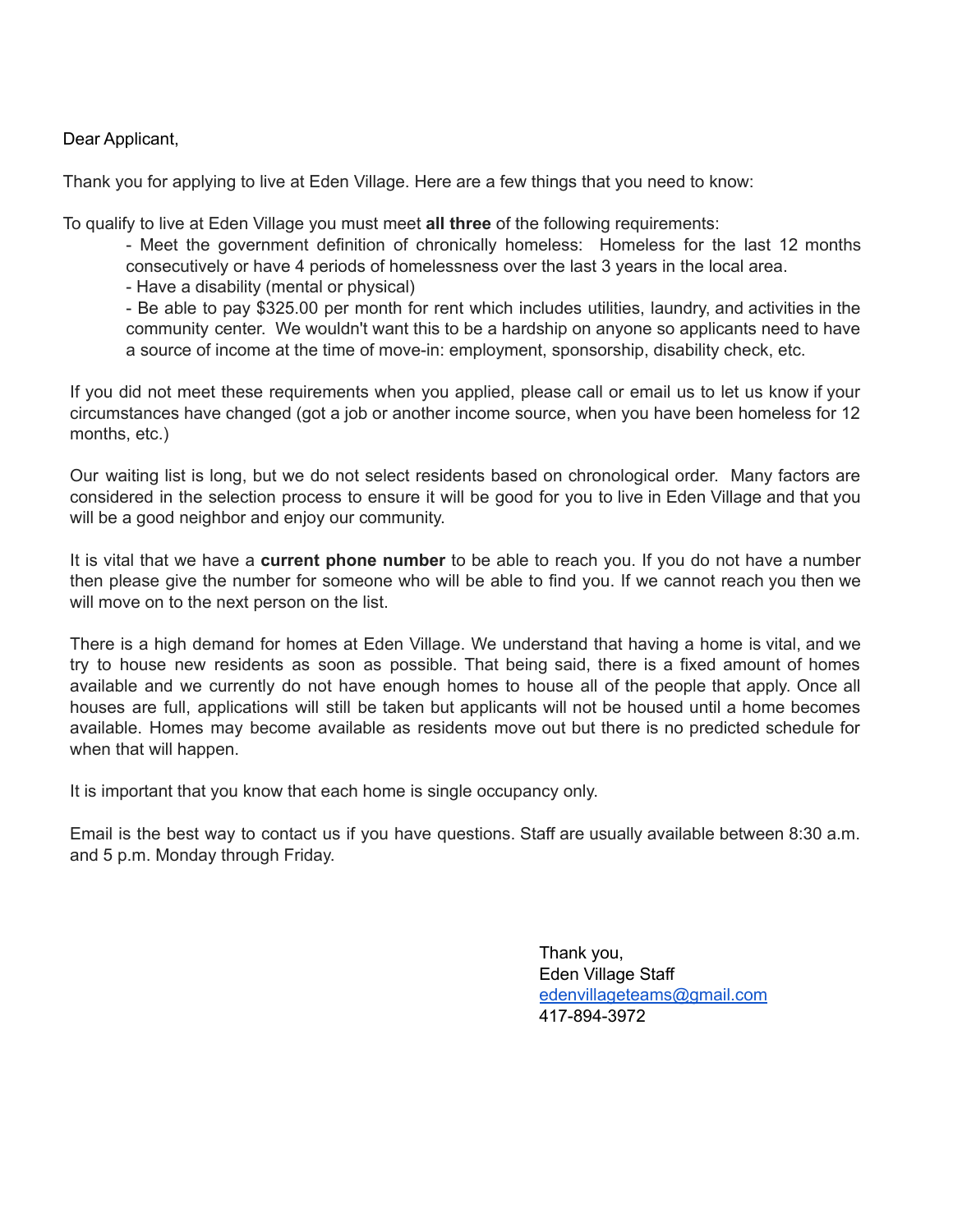

# **EDEN VILLAGE**

### *a program of The Gathering Tree*

## **APPLICATION PACKET**

### **Included**

- Application
- Qualifying Disability and Homelessness Verification
- Statement of Independence
- Favorites

### **Please include the following with this application**

- A copy of a photo ID
- Income verification
- Insurance verification
- Pet documentation *(if applicable)*
- Vehicle documentation *(if applicable)*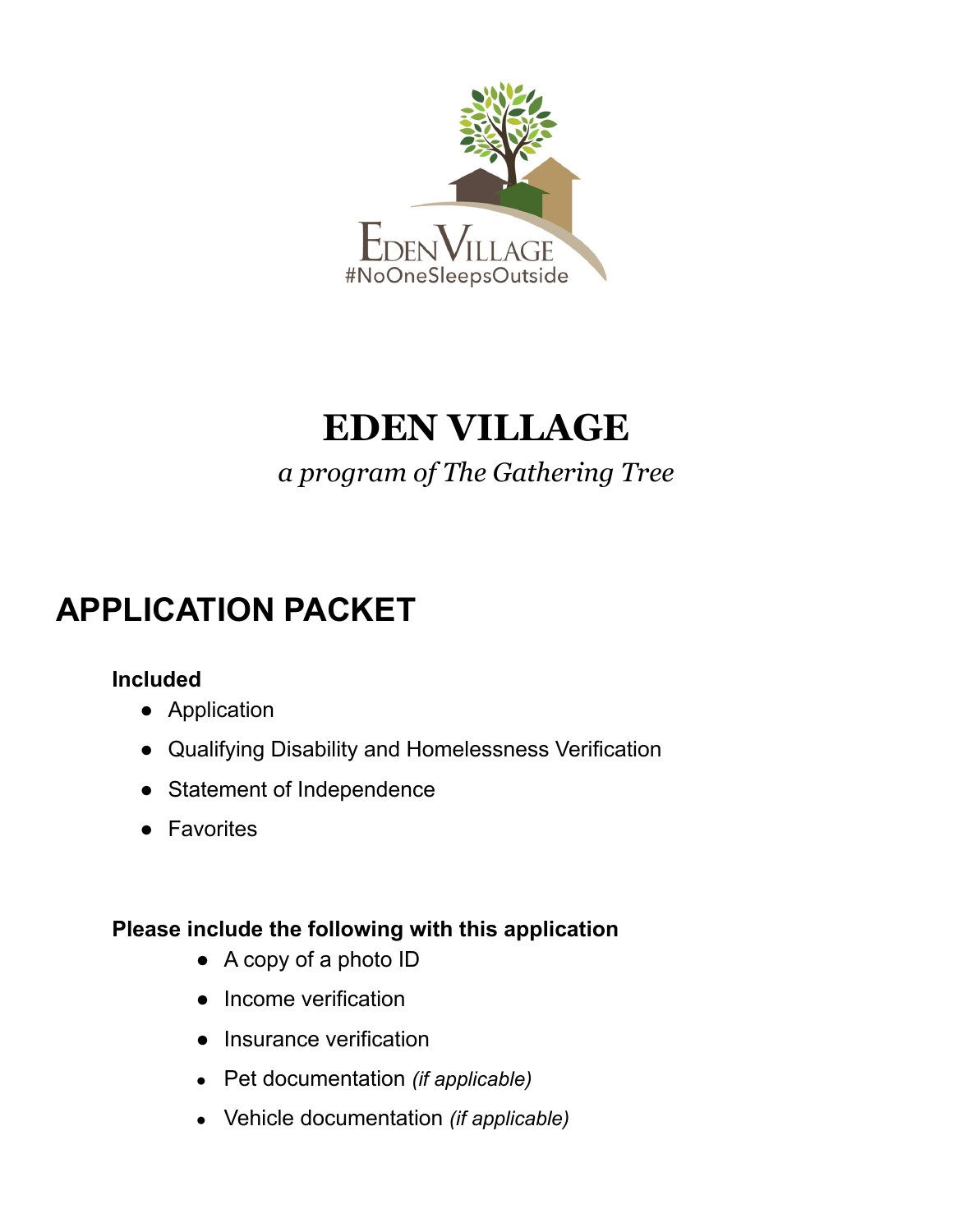# **APPLICATION**

|                                                             | First | <b>Middle</b> | Last |
|-------------------------------------------------------------|-------|---------------|------|
|                                                             |       |               |      |
|                                                             |       |               |      |
|                                                             |       |               |      |
|                                                             |       |               |      |
|                                                             |       |               |      |
|                                                             |       |               |      |
|                                                             |       |               |      |
| Do you currently have a case manager? Yes (list name below) |       |               | i No |
| Name                                                        |       |               |      |
|                                                             |       |               |      |
|                                                             |       |               |      |
|                                                             |       |               |      |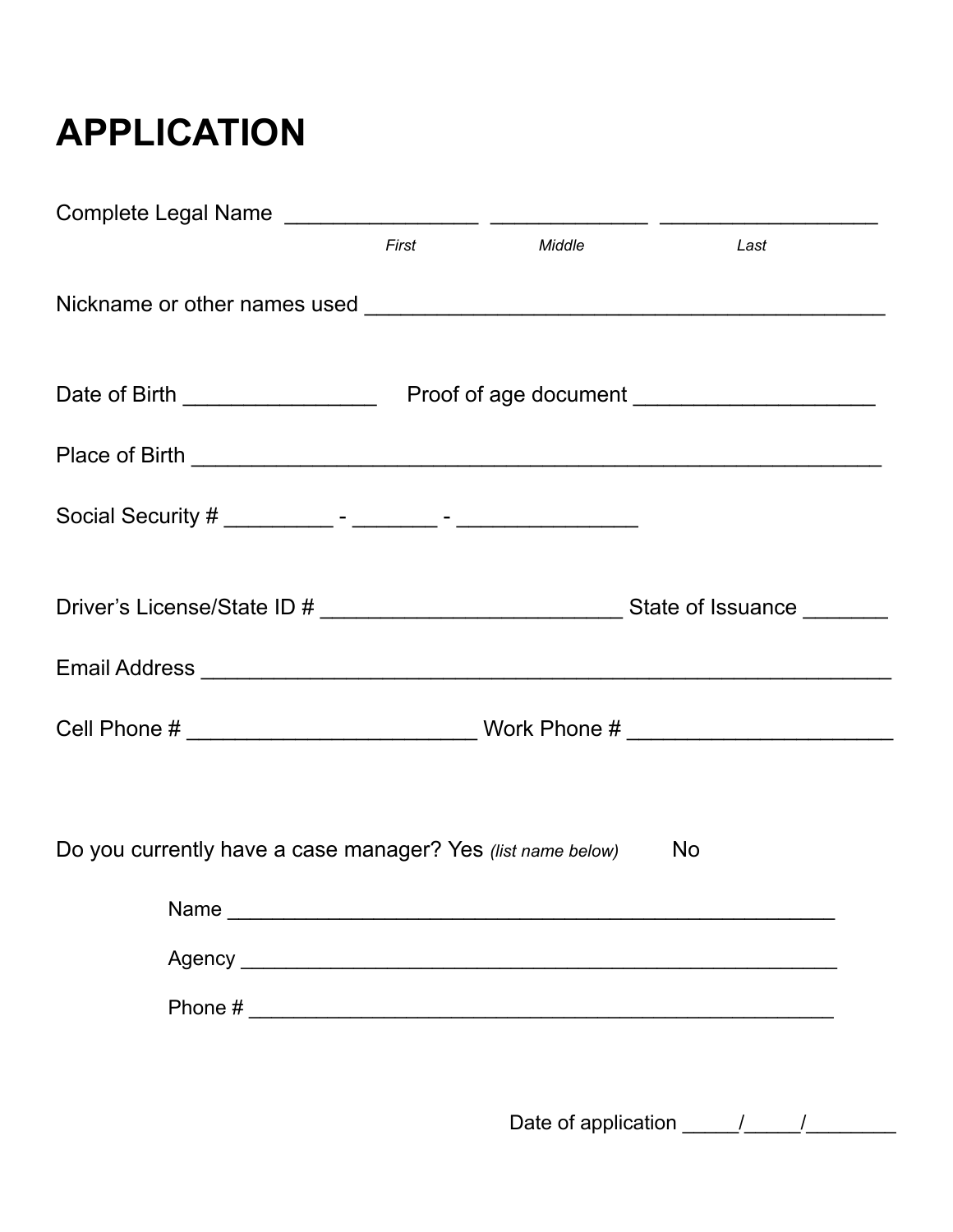### **Income**

List all sources of income and expenses. Sources of Income must be verifiable. Please attach copies of documentation *(i.e., pay stubs)* that will assist us in verifying a stable source of income.

| Earned Income (Job)                                                                                                                                                                                                                           | \$                                        |
|-----------------------------------------------------------------------------------------------------------------------------------------------------------------------------------------------------------------------------------------------|-------------------------------------------|
| Unemployment Insurance                                                                                                                                                                                                                        | \$                                        |
| Supplemental Security Insurance (551)                                                                                                                                                                                                         | \$                                        |
| Social Security Disability Insurance (5501)                                                                                                                                                                                                   | $\frac{1}{2}$                             |
| VA (Service Connected Disability)                                                                                                                                                                                                             | \$                                        |
| VA (Non-service Connected Disability)                                                                                                                                                                                                         | \$                                        |
| Private Disability Insurance                                                                                                                                                                                                                  | \$                                        |
| <b>Worker's Compensation</b>                                                                                                                                                                                                                  | \$                                        |
| <b>General Assistance</b>                                                                                                                                                                                                                     | \$                                        |
| <b>Social Security Retirement</b>                                                                                                                                                                                                             | \$                                        |
| Pension/Retirement from job                                                                                                                                                                                                                   | \$                                        |
| <b>Child Support</b>                                                                                                                                                                                                                          | $\frac{1}{2}$                             |
| Alimony/Spousal Support                                                                                                                                                                                                                       | \$                                        |
|                                                                                                                                                                                                                                               | \$                                        |
| Other<br><u> 1989 - Johann John Hermer, mars eta erroman eta erroman erroman erroman erroman erroman erroman erroman erroman erroman erroman erroman erroman erroman erroman erroman erroman erroman erroman erroman erroman erroman erro</u> | $\, \, \raisebox{12pt}{$\scriptstyle \$}$ |
| SNAP (Food Stamps)                                                                                                                                                                                                                            | \$                                        |
| <b>WIC</b>                                                                                                                                                                                                                                    | \$                                        |
| Section 8, Public Housing or other on-going rental<br>assistance                                                                                                                                                                              | \$                                        |
| Other Source                                                                                                                                                                                                                                  |                                           |
| <b>Temporary Assistance</b>                                                                                                                                                                                                                   | \$                                        |
| <b>TOTAL</b>                                                                                                                                                                                                                                  | \$                                        |

If you are employed, please list where you work, how long you have worked there, and your employment status *(full time, part time)*

 $\mathcal{L}_\text{max}$  , and the contract of the contract of the contract of the contract of the contract of the contract of the contract of the contract of the contract of the contract of the contract of the contract of the contr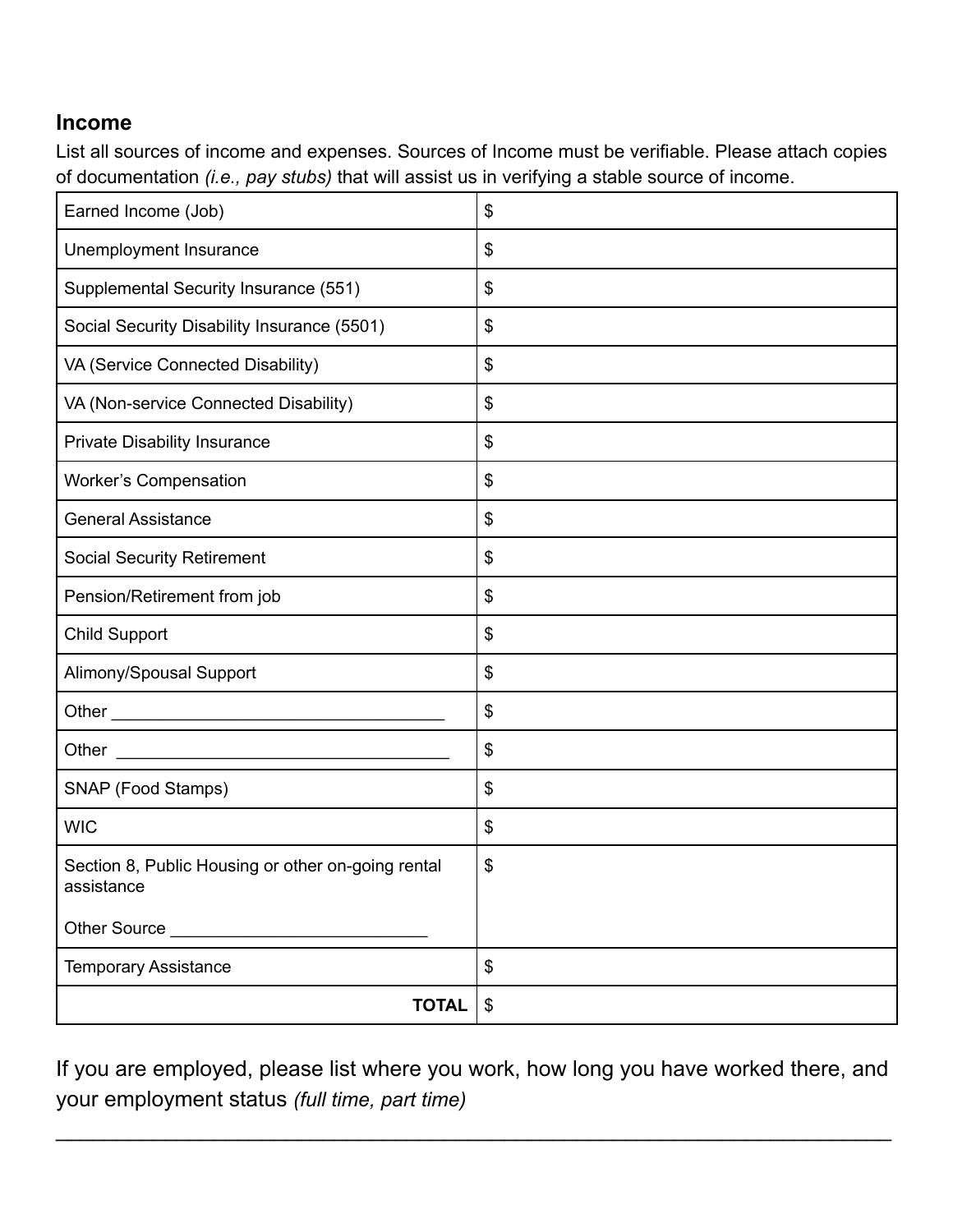### **Expenses**

| Phone                                                                                                                                                 | \$                                                                         |  |
|-------------------------------------------------------------------------------------------------------------------------------------------------------|----------------------------------------------------------------------------|--|
| Car Payment/Insurance/Maintenance                                                                                                                     | \$                                                                         |  |
| Food                                                                                                                                                  | \$                                                                         |  |
| Transportation/Gasoline                                                                                                                               | \$                                                                         |  |
| Medical (Doctor, prescriptions, etc.)                                                                                                                 | \$                                                                         |  |
| Other -                                                                                                                                               | \$                                                                         |  |
| Other -                                                                                                                                               | \$                                                                         |  |
| <b>TOTAL</b>                                                                                                                                          | $\mathbb{S}$                                                               |  |
| 1. Are you currently covered by health insurance?<br>If so, which program(s):<br>Medicaid<br>Medicare<br><b>Private Pay</b>                           | Yes<br><b>No</b><br><b>VA Medical Services</b><br><b>Employer Provided</b> |  |
| 2. Do you have a primary care provider? _________ Yes _______<br><b>No</b><br>3. Do you have a mental healthcare provider?<br><b>Yes</b><br><b>No</b> |                                                                            |  |
| 4. Are you a victim or survivor of domestic violence? _______Yes _______No                                                                            |                                                                            |  |
| 6. Do you currently have any outstanding warrants for your arrest?<br>_____________Yes ______________No                                               |                                                                            |  |

If yes, please explain: \_\_\_\_\_\_\_\_\_\_\_\_\_\_\_\_\_\_\_\_\_\_\_\_\_\_\_\_\_\_\_\_\_\_\_\_\_\_\_\_\_\_\_\_\_\_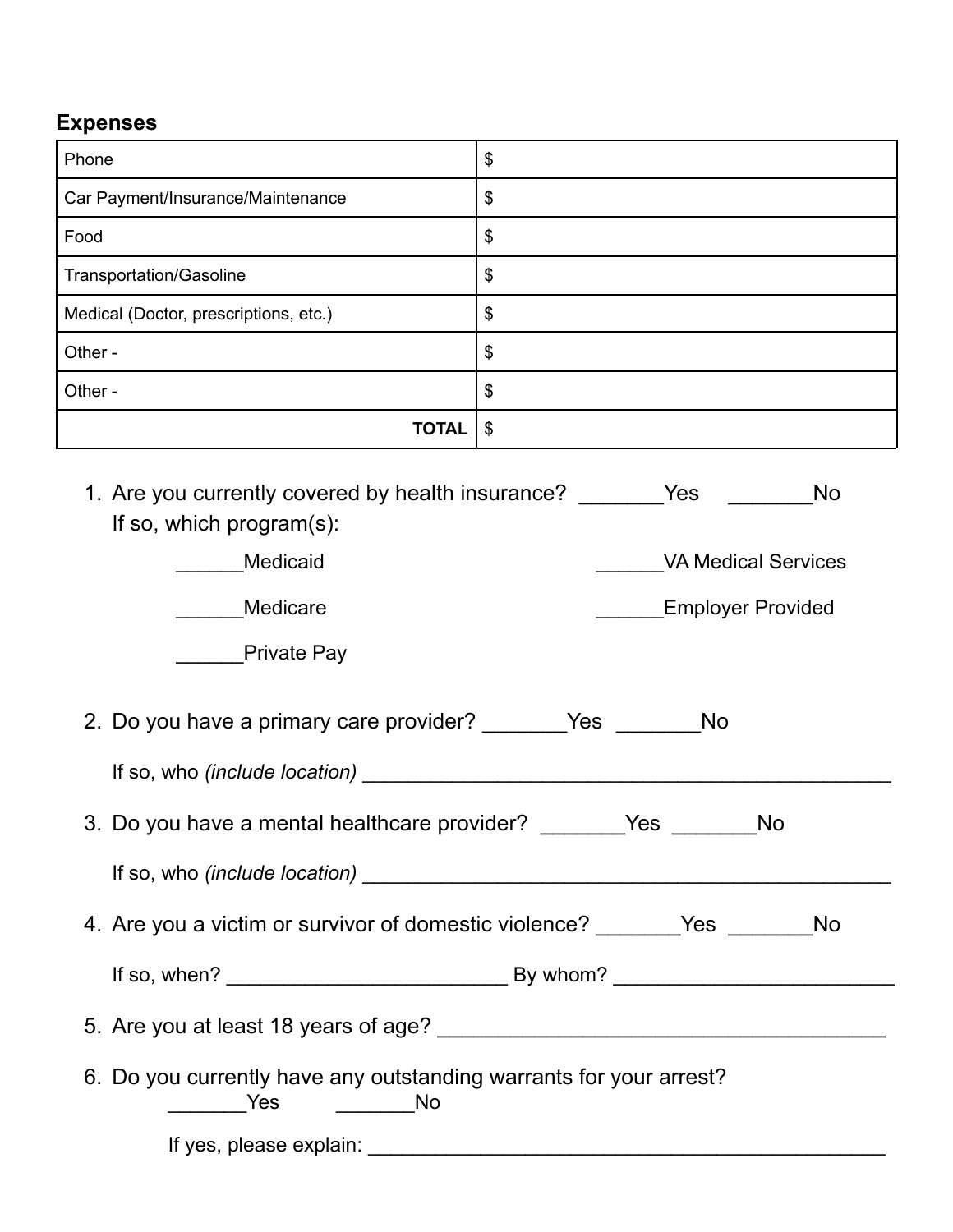|     | 7. Have you ever been convicted of a felony? _______ Yes _______ No                                                                                                                                                           |
|-----|-------------------------------------------------------------------------------------------------------------------------------------------------------------------------------------------------------------------------------|
|     |                                                                                                                                                                                                                               |
|     | 8. Have you ever been arrested and/or convicted of domestic violence?<br>________Yes _______No                                                                                                                                |
|     |                                                                                                                                                                                                                               |
|     |                                                                                                                                                                                                                               |
|     | 11. Have you been evicted from housing in the past? ________ Yes ________ No                                                                                                                                                  |
|     | If yes, please explain: Manual Account of the set of the set of the set of the set of the set of the set of the set of the set of the set of the set of the set of the set of the set of the set of the set of the set of the |
| 12. | Do you currently have any drug or alcohol addiction issues?<br>_________Yes ________No                                                                                                                                        |
|     |                                                                                                                                                                                                                               |
|     | 14. Do you own any animals? ________Yes ________No<br>If so, what type and breed?<br>How much do they weigh? ______________ lbs                                                                                               |
|     | 15. Are you a smoker? Yes<br><b>No</b>                                                                                                                                                                                        |
| 16. | What is the highest level of education you have completed?                                                                                                                                                                    |
| 17. | Do you have difficulty with reading or writing? _______Yes ________No                                                                                                                                                         |
| 18. | Have you had an incident of bed bugs in the last 12 months?<br>__________Yes _________No                                                                                                                                      |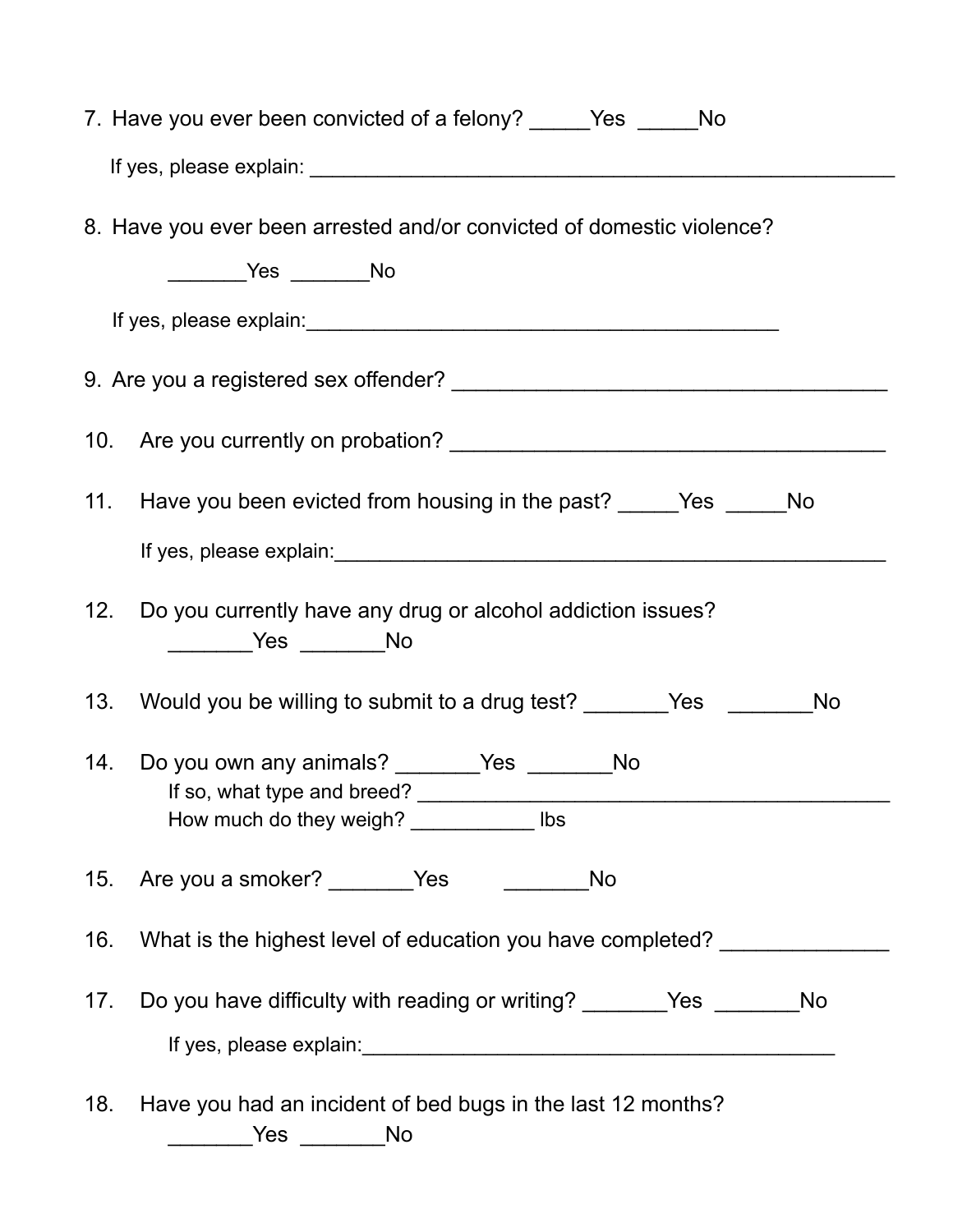- 19. Do you own a car that will be parked on property? \_\_\_\_\_\_Yes \_\_\_\_\_\_No *If you answered yes, you are required to show proof that your car's registration is up-to-date. Please note that vehicles are prohibited from parking on the premises if they are inoperable, have no license plate, no current registration, or no current registration sticker. This application is not complete without attached proper documentation for any cars you own.*
- 20. Are you currently receiving community services? If so, What are they?

If not, are you willing to receive services while living at Eden Village?

 $\overline{\phantom{a}}$  , and the contribution of the contribution of the contribution of the contribution of the contribution of the contribution of the contribution of the contribution of the contribution of the contribution of the

 $\overline{\phantom{a}}$  , and the contribution of the contribution of the contribution of the contribution of the contribution of the contribution of the contribution of the contribution of the contribution of the contribution of the

21. Do you have health insurance? Yes No

If so, what type of health insurance do you have? *If you have health insurance, you are required to attach a copy of your health insurance card. This application is not complete without the proper documentation of*

*health insurance.*

22. Any prior military service? \_\_\_\_\_\_Yes \_\_\_\_\_\_No Branch: \_\_\_\_\_\_\_\_\_\_\_\_\_\_\_\_\_\_\_\_\_\_\_\_\_\_\_\_\_\_\_\_\_\_\_\_\_\_\_\_\_\_\_\_\_\_\_\_\_\_\_\_\_ Veteran Status:

Do you have a copy of your DD-214?

- 23. Do you have a medical marijuana license or do you take any controlled substances that are prescribed to you? \_\_\_\_\_\_Yes \_\_\_\_\_\_No
- 24. Do you have children that are minors? The Yes The No
- **25. Do you have the following End of Life Documents? Check all that apply**
	- Declaration of Guardian
	- **Warehelm** Directive to Physicians
	- **\_\_\_\_\_\_\_** Durable Power of Attorney
	- \_\_\_\_\_\_ HIPAA Release
	- \_\_\_\_\_\_ Death Certificate Information Sheet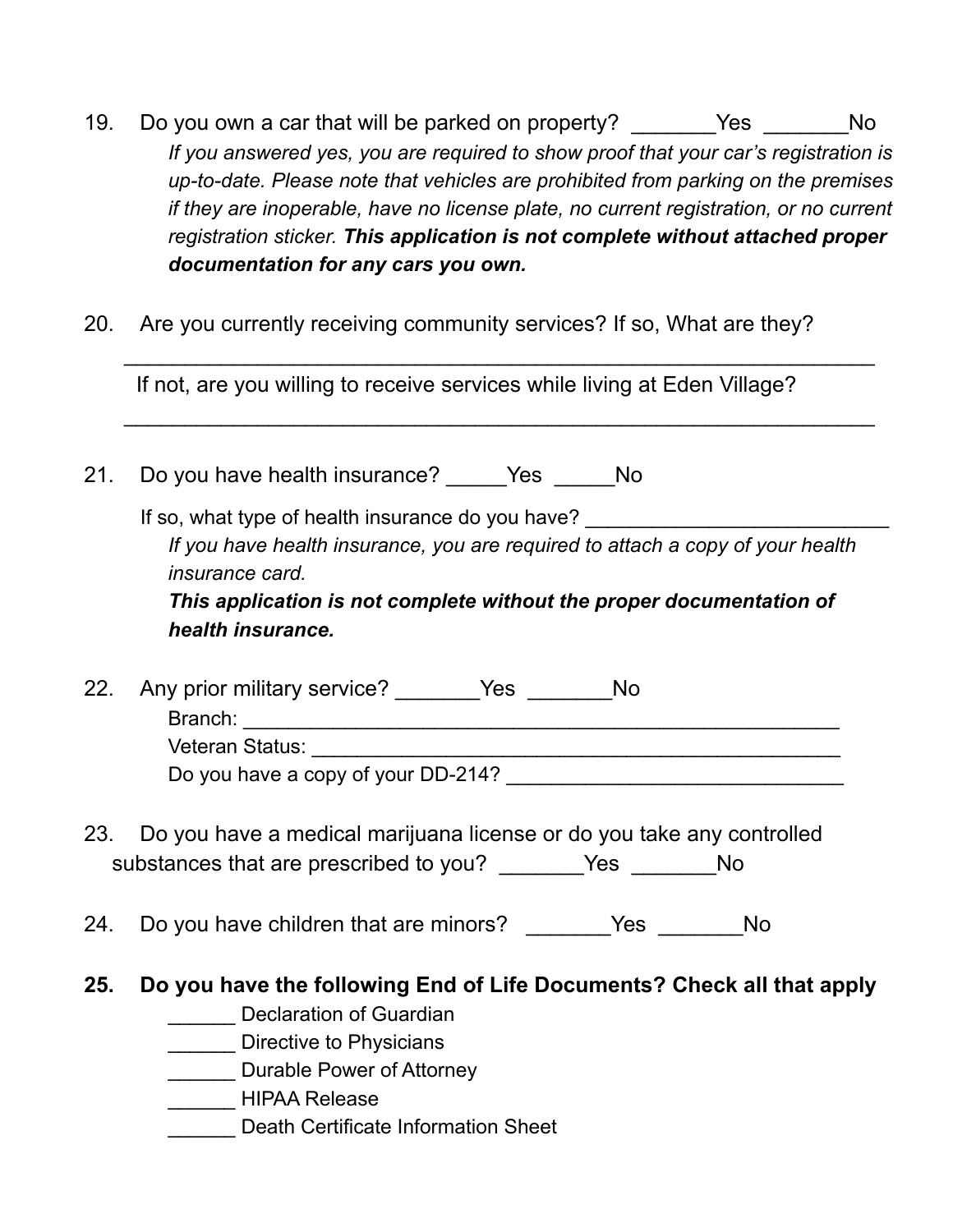| City/State/Zip |  |
|----------------|--|
|                |  |
|                |  |
|                |  |
|                |  |
|                |  |
|                |  |
|                |  |
|                |  |
|                |  |

### References - List 3 people *who are NOT family members* and can serve as personal references.

#### Emergency Contacts - List 3 people to contact in case of an emergency, if different than above Е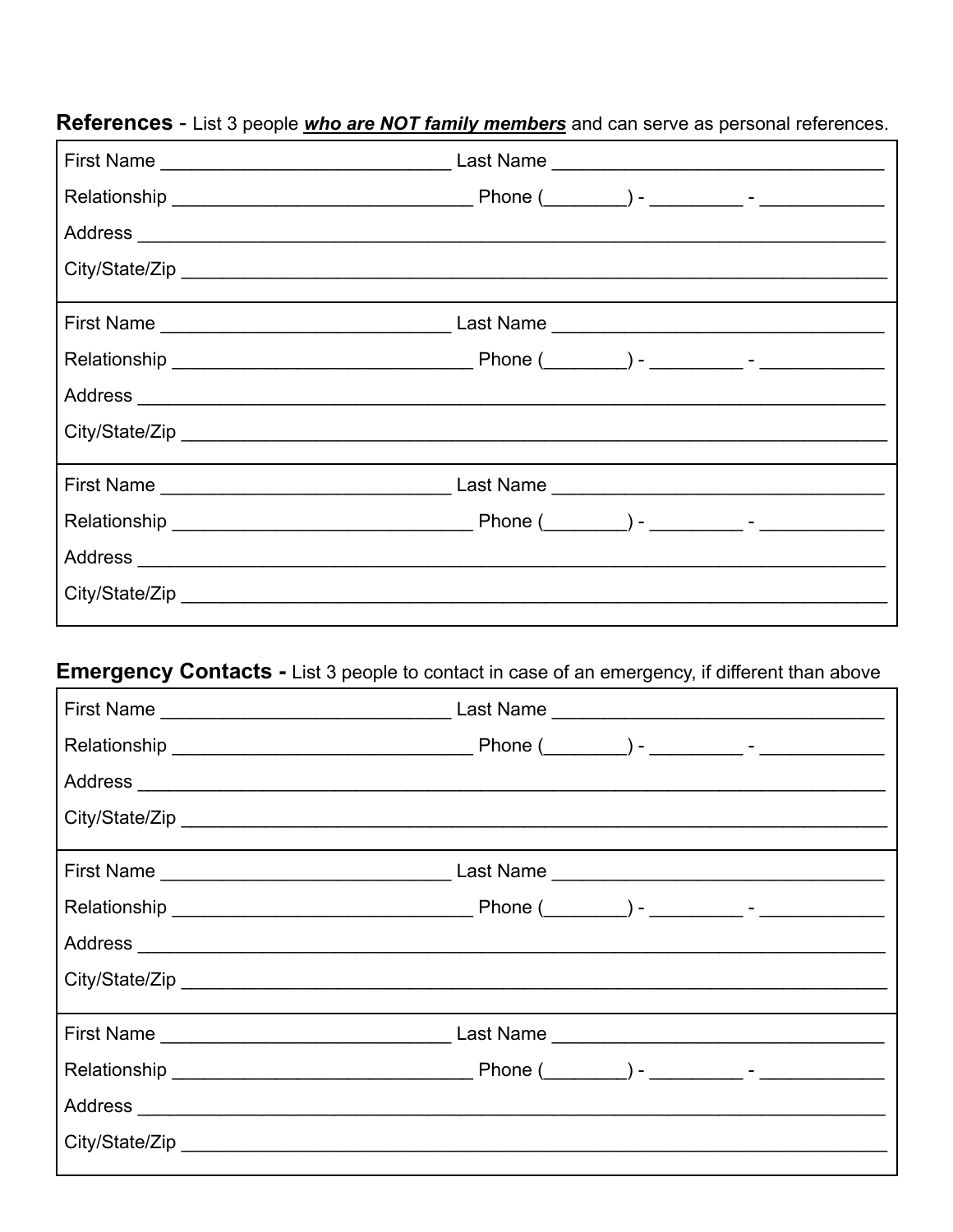By signing this application, I guarantee the accuracy and completeness of the information provided. I also give The Gathering Tree permission to have a Public Data Search and a criminal background check conducted on me.

| Applicant signature | Date |
|---------------------|------|
|                     |      |

**-------------------------------------------------------------------------------------------**

### **QUALIFYING DISABILITY AND HOMELESSNESS VERIFICATION**

### **Chronically Homeless Qualification Checklist**

Eden Village defines a chronically homeless person as - *an unaccompanied homeless person (a single homeless person who is alone and is not part of a homeless family and not accompanied by children) with the following*

#### **Part I - A disabling condition. Check the appropriate box(es)**

Do you have any disabilities? Yes No

| <b>Alcohol Abuse</b> | Hearing                       | <b>Physical/Medical</b> |
|----------------------|-------------------------------|-------------------------|
| Alzheimer's/Dementia | <b>HIV/AIDS</b>               | Physical/Mobility       |
| Cognitive            | Learning                      | <b>Visual</b>           |
| Developmental        | <b>Mental Handicap/Injury</b> | Speech                  |
| Drug Abuse           | <b>Mental Illness</b>         | Other:                  |

What medical or mental diagnoses do you have? \_\_\_\_\_\_\_\_\_\_\_\_\_\_\_\_\_\_\_\_\_\_\_\_\_\_\_\_\_\_\_\_\_\_

Are each of the disabilities listed above expected to be of a long, continued and indefinite duration and substantially impair your daily life? If no, please list which do not.

 $\overline{\phantom{a}}$  , and the contribution of the contribution of the contribution of the contribution of the contribution of the contribution of the contribution of the contribution of the contribution of the contribution of the

 $\overline{\phantom{a}}$  , and the contribution of the contribution of the contribution of the contribution of the contribution of the contribution of the contribution of the contribution of the contribution of the contribution of the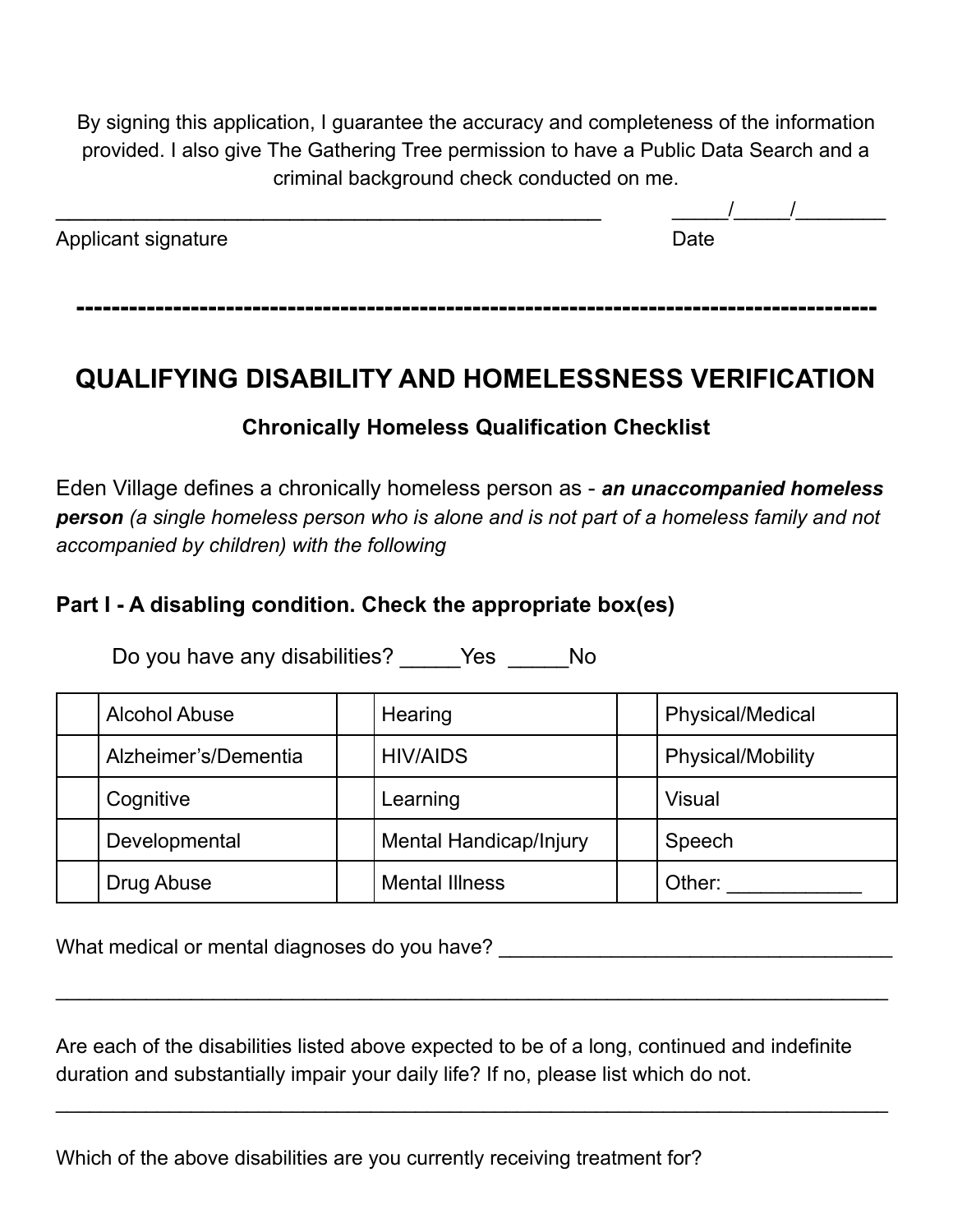**Part II - How long have you lived in the Springfield metropolitan area?**

#### **Part III - Chronically Homelessness Status.** Check ONE

Yes Mo Have you been continuously homeless for a year or more. HUD defines "homeless" as "a person sleeping in a place not meant for human habitation e.g. living on the streets for example OR living in a homeless emergency shelter.

 $\overline{\phantom{a}}$  , and the contribution of the contribution of the contribution of the contribution of the contribution of the contribution of the contribution of the contribution of the contribution of the contribution of the

 $\mathcal{L}_\text{max}$  , and the contract of the contract of the contract of the contract of the contract of the contract of the contract of the contract of the contract of the contract of the contract of the contract of the contr

Yes No Have you had four (4) episodes of homelessness in the last three (3) years. HUD defines "homelessness" as "sleeping in a place not meant for human habitation e.g. living on the streets for example OR living in a homeless emergency shelter.

Part III is supported by Third Party Certification, which includes dates and locations of homelessness, from one or more of the following. Check ALL that apply

**EXECUTE:** Certification letter(s) from an emergency shelter for the homeless.

\_\_\_\_\_ Certification letter(s) from a homeless service provider or outreach worker.

\_\_\_\_\_ Certification letter(s) from any other health or human service provider.

\_\_\_\_\_ Certification self-statement signed by the client.

### **THIRD PARTY CHRONIC HOMELESSNESS VERIFICATION**

*Make every effort to complete BOTH sections of the Third Party and the Self-certification*

Name of person being verified as homeless \_\_\_\_\_\_\_\_\_\_\_\_\_\_\_\_\_\_\_\_\_\_\_\_\_\_\_\_\_\_\_\_\_\_\_\_\_\_\_

NOTE - Because third party verification is the preferred method of certifying chronic homelessness or risk for an individual who is applying for housing, all efforts to obtain third party verification should be exhausted before relying on the self-certification of housing.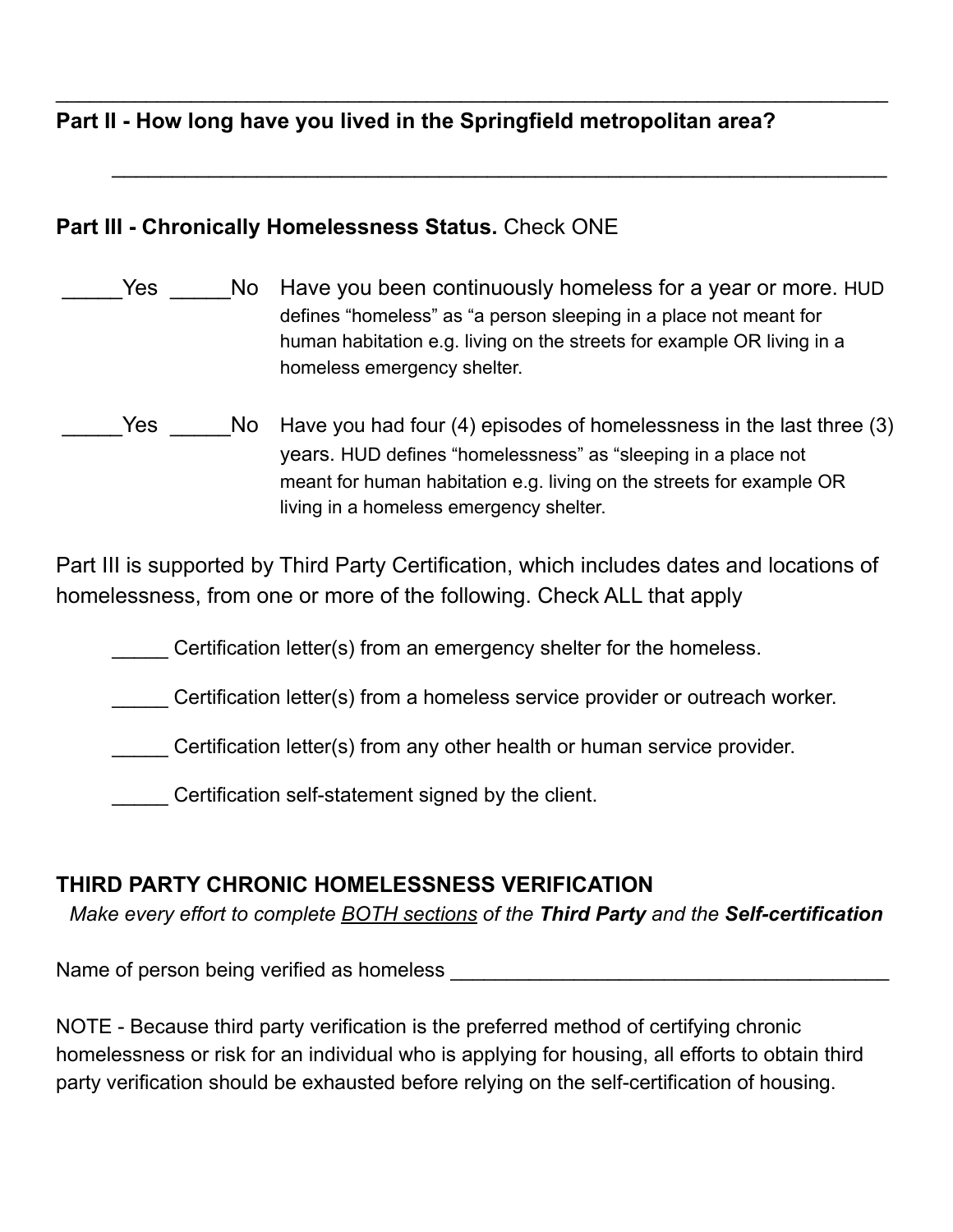WHEN to use this: When HMIS records or other objective documentation is not available for any period of homelessness of 30 days or more.

Examples of third party verifiers: Business owner, past case manager, fellow homeless individual, other service provider, etc.

### **THIRD PARTY VERIFICATION**

Name \_\_\_\_\_\_\_\_\_\_\_\_\_\_\_\_\_\_\_\_\_\_\_\_\_\_\_\_\_\_\_\_\_\_\_\_\_\_\_\_\_\_\_\_\_ Date \_\_\_\_\_/\_\_\_\_\_/\_\_\_\_\_\_\_\_

What is your relation to the person being verified as homeless

Where have you witnessed the client to be homeless *(specific location)*

When have you witnessed the client to be homeless list dates [MM/YYYY] to [MM/YYYY]

 $\overline{\phantom{a}}$  , and the contribution of the contribution of the contribution of the contribution of the contribution of the contribution of the contribution of the contribution of the contribution of the contribution of the

 $\overline{\phantom{a}}$  , and the contribution of the contribution of the contribution of the contribution of the contribution of the contribution of the contribution of the contribution of the contribution of the contribution of the  $\overline{\phantom{a}}$  , and the contribution of the contribution of the contribution of the contribution of the contribution of the contribution of the contribution of the contribution of the contribution of the contribution of the

 $\overline{\phantom{a}}$  , and the contribution of the contribution of the contribution of the contribution of the contribution of the contribution of the contribution of the contribution of the contribution of the contribution of the  $\overline{\phantom{a}}$  , and the contribution of the contribution of the contribution of the contribution of the contribution of the contribution of the contribution of the contribution of the contribution of the contribution of the

#### **SELF-CERTIFICATION of Chronic Homelessness**

*Please make every effort to complete BOTH this form and the third party certification on the previous page.*

\_\_\_\_\_\_\_\_\_\_\_\_\_\_\_\_\_\_\_\_\_\_\_\_\_\_\_\_\_\_\_\_\_\_\_\_\_\_\_\_\_\_\_\_\_\_\_\_\_\_\_\_\_\_\_\_\_\_\_\_\_\_\_\_\_\_\_\_\_\_\_\_\_\_\_\_\_\_\_\_\_\_\_\_\_\_\_\_

\_\_\_\_\_\_\_\_\_\_\_\_\_\_\_\_\_\_\_\_\_\_\_\_\_\_\_\_\_\_\_\_\_\_\_\_\_\_\_\_\_\_\_\_\_\_\_\_\_\_\_\_\_\_\_\_\_\_\_\_\_\_\_\_\_\_\_\_\_\_\_\_\_\_\_\_\_\_\_\_\_\_\_\_\_\_\_\_

\_\_\_\_\_\_\_\_\_\_\_\_\_\_\_\_\_\_\_\_\_\_\_\_\_\_\_\_\_\_\_\_\_\_\_\_\_\_\_\_\_\_\_\_\_\_\_\_\_\_\_\_\_\_\_\_\_\_\_\_\_\_\_\_\_\_\_\_\_\_\_\_\_\_\_\_\_\_\_\_\_\_\_\_\_\_\_\_

\_\_\_\_\_\_\_\_\_\_\_\_\_\_\_\_\_\_\_\_\_\_\_\_\_\_\_\_\_\_\_\_\_\_\_\_\_\_\_\_\_\_\_\_\_\_\_\_\_\_\_\_\_\_\_\_\_\_\_\_\_\_\_\_\_\_\_\_\_\_\_\_\_\_\_\_\_\_\_\_\_\_\_\_\_\_\_\_

Have you been continuously homeless for the last 12 months? \_\_\_\_\_Yes \_\_\_\_\_No

Describe homelessness over the past 12 months. Include all dates and locations (i.e. [month/year] to [month/year] at [location]):

Knowing that . . .

● Episodes ("occasions") of homelessness are broken up by any period of time where the client was housed for 7 days or more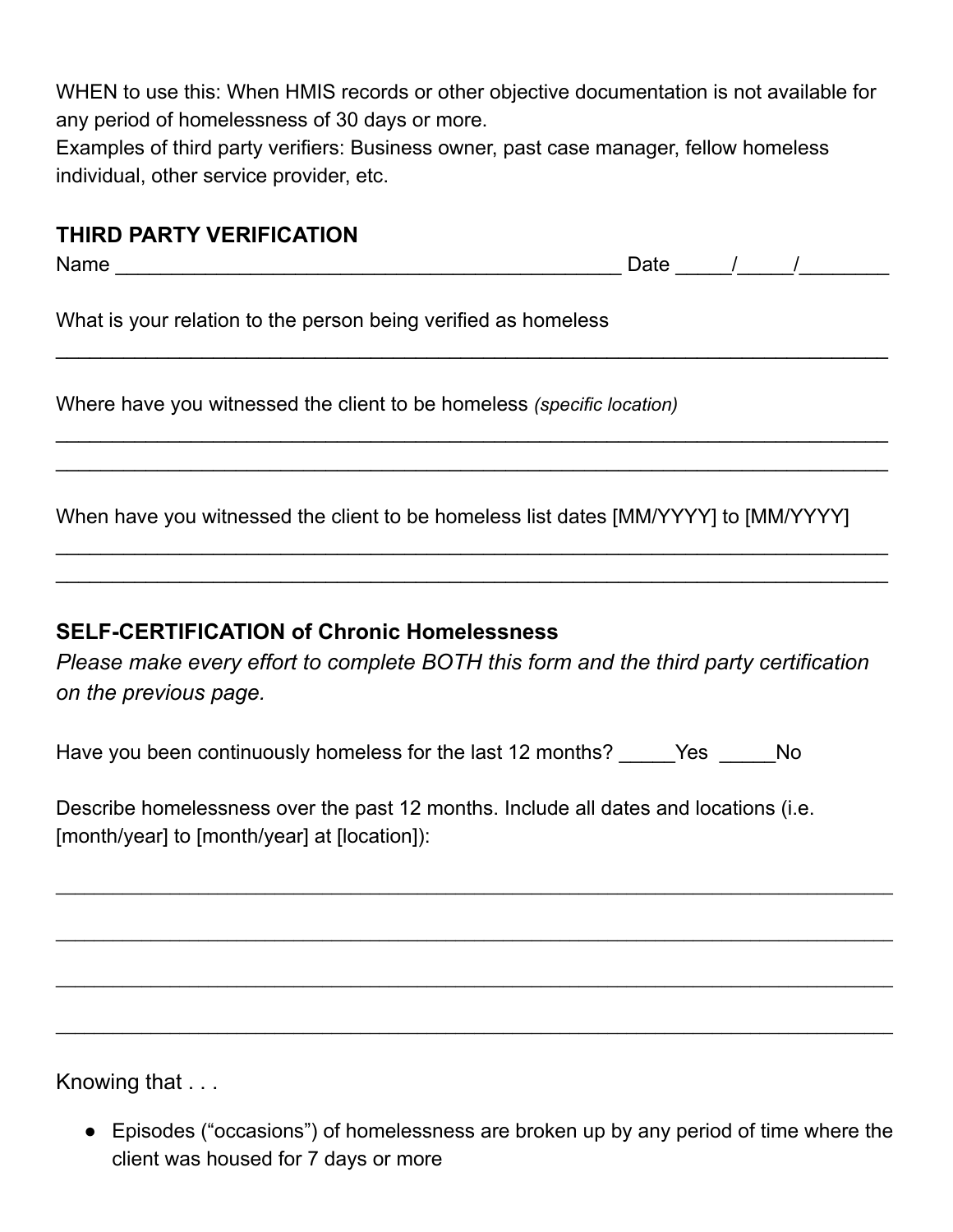- Transitional housing and hotels or motels paid for by the client are classified as housing for those eligibility purposes
- The following are classified as emergency shelters: HCHV contract beds and hotels or mortel is paid for by charitable organizations or by federal, state, and local government programs (TDCJ, HOPWA, etc.)
- Institution stays of less than 90 days are considered a continuation of homelessness, if the client entered from a place not meant for human habitation, emergency shelter, or safe haven; if the institution stay is greater than 90 days, this constitutes a break in homelessness.

In the last three (3) years, have you been literally homeless on four (4) or more separate occasions, which total at least 12 months?

 $\_$  ,  $\_$  ,  $\_$  ,  $\_$  ,  $\_$  ,  $\_$  ,  $\_$  ,  $\_$  ,  $\_$  ,  $\_$  ,  $\_$  ,  $\_$  ,  $\_$  ,  $\_$  ,  $\_$  ,  $\_$  ,  $\_$  ,  $\_$  ,  $\_$  ,  $\_$  ,  $\_$  ,  $\_$  ,  $\_$  ,  $\_$  ,  $\_$  ,  $\_$  ,  $\_$  ,  $\_$  ,  $\_$  ,  $\_$  ,  $\_$  ,  $\_$  ,  $\_$  ,  $\_$  ,  $\_$  ,  $\_$  ,  $\_$  ,

 $\_$  ,  $\_$  ,  $\_$  ,  $\_$  ,  $\_$  ,  $\_$  ,  $\_$  ,  $\_$  ,  $\_$  ,  $\_$  ,  $\_$  ,  $\_$  ,  $\_$  ,  $\_$  ,  $\_$  ,  $\_$  ,  $\_$  ,  $\_$  ,  $\_$  ,  $\_$  ,  $\_$  ,  $\_$  ,  $\_$  ,  $\_$  ,  $\_$  ,  $\_$  ,  $\_$  ,  $\_$  ,  $\_$  ,  $\_$  ,  $\_$  ,  $\_$  ,  $\_$  ,  $\_$  ,  $\_$  ,  $\_$  ,  $\_$  ,

 $\_$  ,  $\_$  ,  $\_$  ,  $\_$  ,  $\_$  ,  $\_$  ,  $\_$  ,  $\_$  ,  $\_$  ,  $\_$  ,  $\_$  ,  $\_$  ,  $\_$  ,  $\_$  ,  $\_$  ,  $\_$  ,  $\_$  ,  $\_$  ,  $\_$  ,  $\_$  ,  $\_$  ,  $\_$  ,  $\_$  ,  $\_$  ,  $\_$  ,  $\_$  ,  $\_$  ,  $\_$  ,  $\_$  ,  $\_$  ,  $\_$  ,  $\_$  ,  $\_$  ,  $\_$  ,  $\_$  ,  $\_$  ,  $\_$  ,

 $\_$  ,  $\_$  ,  $\_$  ,  $\_$  ,  $\_$  ,  $\_$  ,  $\_$  ,  $\_$  ,  $\_$  ,  $\_$  ,  $\_$  ,  $\_$  ,  $\_$  ,  $\_$  ,  $\_$  ,  $\_$  ,  $\_$  ,  $\_$  ,  $\_$  ,  $\_$  ,  $\_$  ,  $\_$  ,  $\_$  ,  $\_$  ,  $\_$  ,  $\_$  ,  $\_$  ,  $\_$  ,  $\_$  ,  $\_$  ,  $\_$  ,  $\_$  ,  $\_$  ,  $\_$  ,  $\_$  ,  $\_$  ,  $\_$  ,

\_\_\_\_\_\_\_\_\_\_\_\_\_\_\_\_\_\_\_\_\_\_\_\_\_\_\_\_\_\_\_\_\_\_\_\_\_\_\_\_\_\_\_\_\_\_\_\_\_\_\_\_\_\_\_\_\_\_\_\_\_\_\_\_\_\_\_\_\_\_\_\_\_\_\_\_\_\_\_\_\_\_\_\_\_\_\_\_

\_\_\_\_\_\_\_\_\_\_\_\_\_\_\_\_\_\_\_\_\_\_\_\_\_\_\_\_\_\_\_\_\_\_\_\_\_\_\_\_\_\_\_\_\_\_\_\_\_\_\_\_\_\_\_\_\_\_\_\_\_\_\_\_\_\_\_\_\_\_\_\_\_\_\_\_\_\_\_\_\_\_\_\_\_\_\_\_

\_\_\_\_\_\_\_\_\_\_\_\_\_\_\_\_\_\_\_\_\_\_\_\_\_\_\_\_\_\_\_\_\_\_\_\_\_\_\_\_\_\_\_\_\_\_\_\_\_\_\_\_\_\_\_\_\_\_\_\_\_\_\_\_\_\_\_\_\_\_\_\_\_\_\_\_\_\_\_\_\_\_\_\_\_\_\_\_

\_\_\_\_\_\_\_\_\_\_\_\_\_\_\_\_\_\_\_\_\_\_\_\_\_\_\_\_\_\_\_\_\_\_\_\_\_\_\_\_\_\_\_\_\_\_\_\_\_\_\_\_\_\_\_\_\_\_\_\_\_\_\_\_\_\_\_\_\_\_\_\_\_\_\_\_\_\_\_\_\_\_\_\_\_\_\_\_

- If YES, document all episodes of homelessness in the last three (3) years below
- If NO, client is not currently chronic

Sum of Homeless Occasions (in months): *Note - CHRONIC = sum of 12 months or more*

**Oral Statement - I self-certify that I . . .**

By signing below I certify that the information presented in this application is true to the best of my knowledge. I understand that false or misleading information may result in termination of housing.

 $\frac{1}{2}$   $\frac{1}{2}$   $\frac{1}{2}$   $\frac{1}{2}$   $\frac{1}{2}$   $\frac{1}{2}$   $\frac{1}{2}$   $\frac{1}{2}$   $\frac{1}{2}$   $\frac{1}{2}$   $\frac{1}{2}$   $\frac{1}{2}$   $\frac{1}{2}$   $\frac{1}{2}$   $\frac{1}{2}$   $\frac{1}{2}$   $\frac{1}{2}$   $\frac{1}{2}$   $\frac{1}{2}$   $\frac{1}{2}$   $\frac{1}{2}$   $\frac{1}{2}$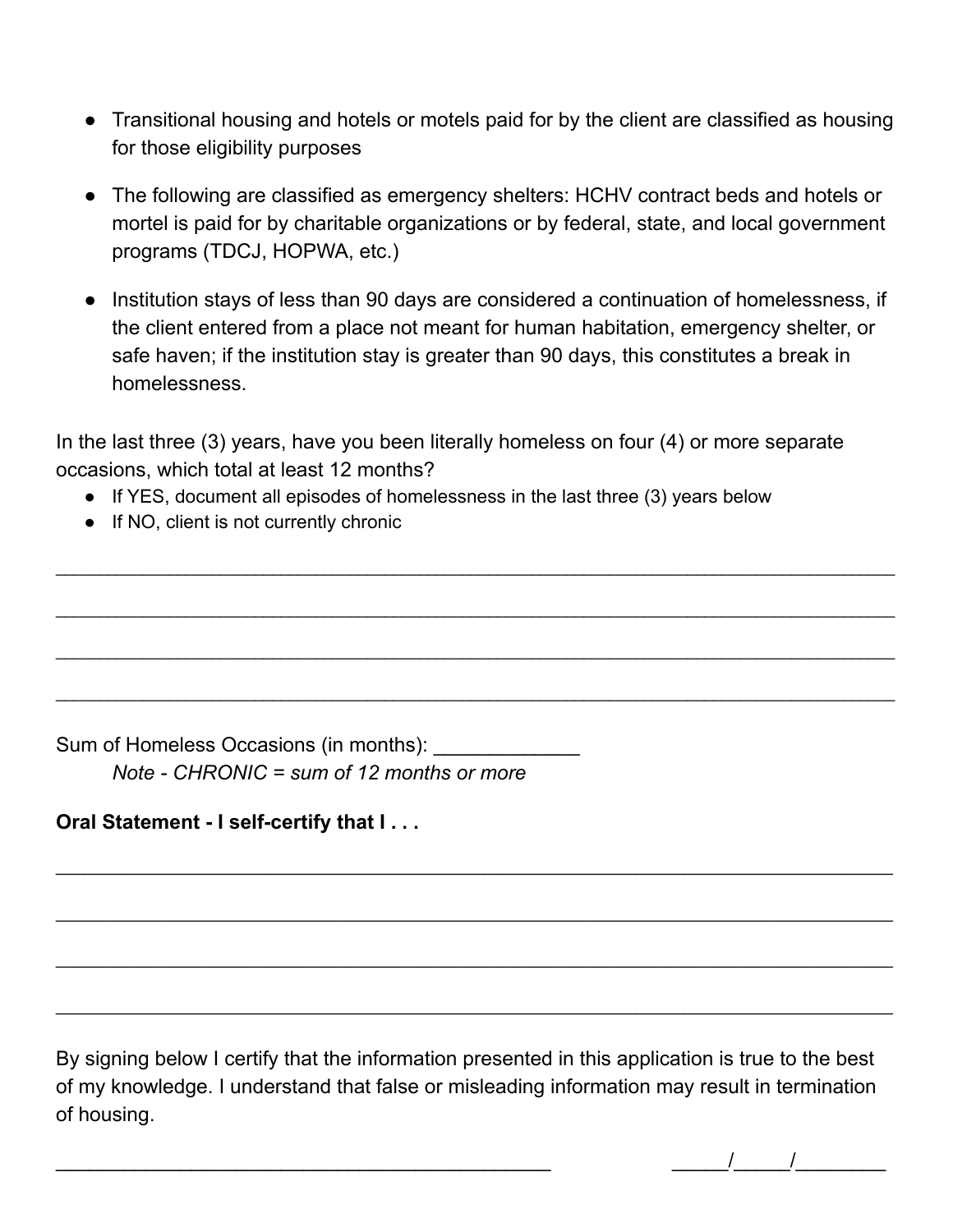### Applicant Signature Date Date **CASE MANAGER CERTIFICATION**

I understand that third party verification is the preferred method of certifying chronic homelessness for an individual who is applying for housing. I understand self declaration is only permitted when I have attempted but cannot obtain third party verification.

Documentation of attempt made for third party verification

Case Manager Signature \_\_\_\_\_\_\_\_\_\_\_\_\_\_\_\_\_\_\_\_\_\_\_\_\_\_\_\_\_\_\_\_ Date\_\_\_\_/\_\_\_\_\_/\_\_\_\_\_\_\_

\_\_\_\_\_\_\_\_\_\_\_\_\_\_\_\_\_\_\_\_\_\_\_\_\_ \_\_\_\_\_\_\_\_\_\_\_\_\_\_\_\_\_\_\_\_\_\_\_\_ \_\_\_\_/\_\_\_\_\_/\_\_\_\_\_\_\_

# **STATEMENT OF INDEPENDENCE**

 $\_$  ,  $\_$  ,  $\_$  ,  $\_$  ,  $\_$  ,  $\_$  ,  $\_$  ,  $\_$  ,  $\_$  ,  $\_$  ,  $\_$  ,  $\_$  ,  $\_$  ,  $\_$  ,  $\_$  ,  $\_$  ,  $\_$  ,  $\_$  ,  $\_$  ,  $\_$  ,  $\_$  ,  $\_$  ,  $\_$  ,  $\_$  ,  $\_$  ,  $\_$  ,  $\_$  ,  $\_$  ,  $\_$  ,  $\_$  ,  $\_$  ,  $\_$  ,  $\_$  ,  $\_$  ,  $\_$  ,  $\_$  ,  $\_$  ,

 $\_$  ,  $\_$  ,  $\_$  ,  $\_$  ,  $\_$  ,  $\_$  ,  $\_$  ,  $\_$  ,  $\_$  ,  $\_$  ,  $\_$  ,  $\_$  ,  $\_$  ,  $\_$  ,  $\_$  ,  $\_$  ,  $\_$  ,  $\_$  ,  $\_$  ,  $\_$  ,  $\_$  ,  $\_$  ,  $\_$  ,  $\_$  ,  $\_$  ,  $\_$  ,  $\_$  ,  $\_$  ,  $\_$  ,  $\_$  ,  $\_$  ,  $\_$  ,  $\_$  ,  $\_$  ,  $\_$  ,  $\_$  ,  $\_$  ,

Eden Village is an innovative program of The Gathering Tree and is designed to provide independent, affordable, sustainable housing with dignity to those who are experiencing chronic homelessness. Chronic homelessness is defined as being continuously homeless for one year or more or being homeless at least four times for long durations over the past three years or living in a place not meant for human habitation.

It is the expectation that all applicants will be able to live independently as single occupants in a home in a community environment. The occupant(s) will be expected to maintain a clean and orderly home. **Eden Village staff will make random and periodic inspections to ensure the home is kept in an orderly fashion.**

Eden Village does not provide case management services or counseling. (Medical or psychiatric care, house cleaning, transportation, etc.) Most of the services that an applicant may need will be obtained from outside sources and made available in the Eden Village's Community Center.

Eden Village and applicant(s) acknowledge that it is very difficult to live on a limited income. It will be important for the applicant(s) to understand what other services are available in the city that would help offset the cost of everyday living.

*By signing this document, I attest that I am financially, physically and emotionally fit to live independently as set out above. All information provided is true and accurate. I understand that any inaccuracy or incomplete information provided could cause my application to be rejected.*